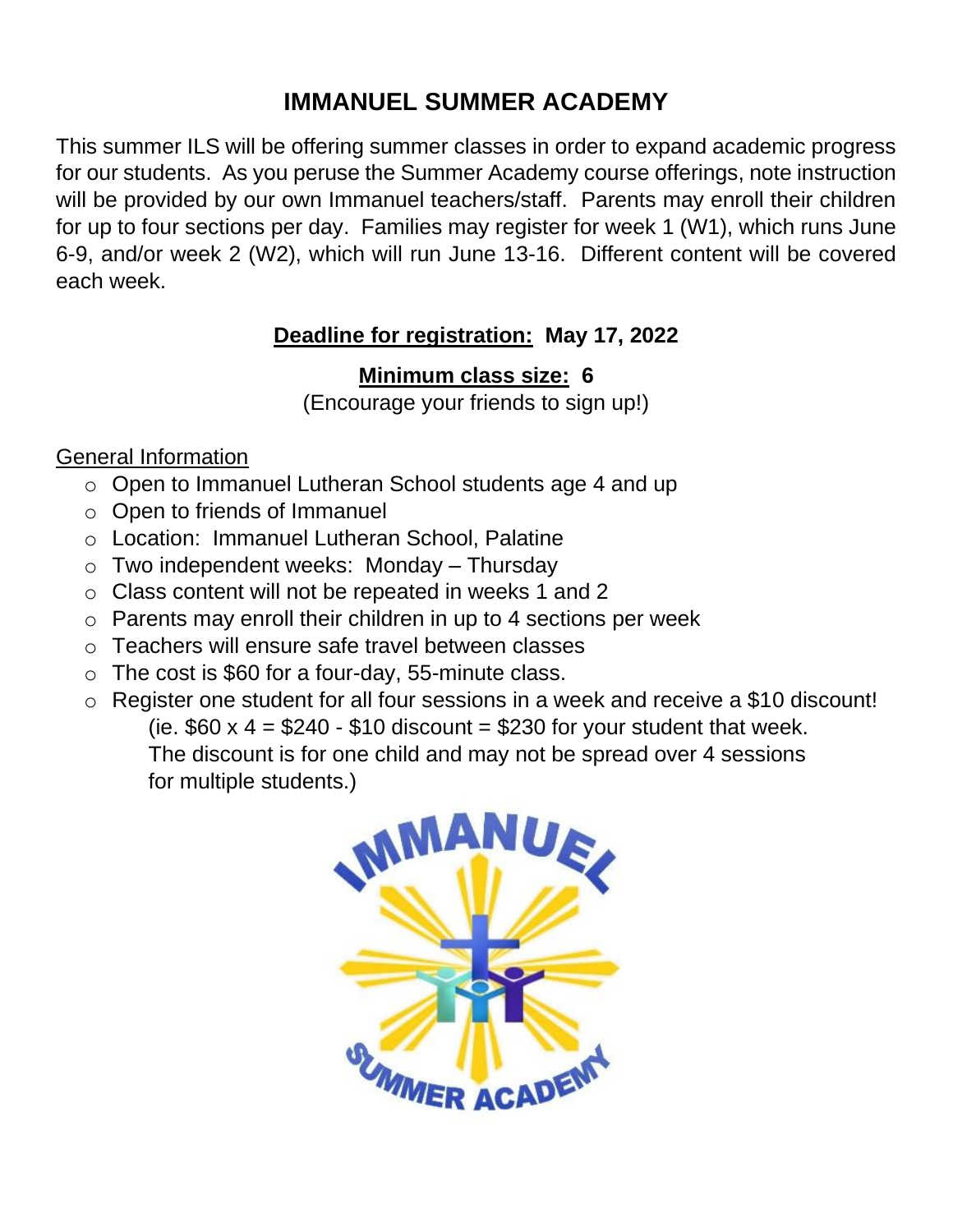

Immanuel Lutheran School Palatine ~ Summer Academy Offerings 2022

"W1" (Week 1) Classes Operate Monday-Thursday ~ June 6-9 "W2" (Week 2) Classes Operate Monday-Thursday ~ June 13-16

| Course<br>Code                            | Course<br><b>Title</b>       | 2022-2023<br>Grade       | Course<br>Description                                                                                                                                                                                                                                                                                                                                                                                                                                                                                                             | <b>Times</b><br><b>AM</b> | Location                      | <b>Teacher</b>       |
|-------------------------------------------|------------------------------|--------------------------|-----------------------------------------------------------------------------------------------------------------------------------------------------------------------------------------------------------------------------------------------------------------------------------------------------------------------------------------------------------------------------------------------------------------------------------------------------------------------------------------------------------------------------------|---------------------------|-------------------------------|----------------------|
| W1-ST0 STEM<br>and/or<br>W2-ST0           | Camp                         | Ages 4-6<br>by<br>June 6 | This course will provide students with active<br>exploration of materials and STEM content. It<br>will encourage collaborative problem solving<br>and playful, creative thinking.<br>Fee for each 4 day session: \$60                                                                                                                                                                                                                                                                                                             | 8:00-8:55                 | 203                           | <b>Miss Heimsoth</b> |
| and/or<br>W2-LM0                          | W1-LM0 Early Literacy        | Ages 4-6<br>by<br>June 6 | This kindergarten readiness course is<br>designed to explore early literacy skills.<br>Through interactive read-alouds, students will<br>expand on alphabet knowledge, phonics,<br>comprehension and more.                                                                                                                                                                                                                                                                                                                        | 9:00-9:55                 | 203                           | Miss Heimsoth        |
| and/or<br>W <sub>2</sub> -DA <sub>0</sub> | W1-DA0 Early Math            | Ages 4-6<br>by<br>June 6 | This kindergarten readiness course is<br>designed to explore beginner math concepts.<br>Students will also take part in play based<br>activities to expand on skills such as number<br>sense, counting skills, math language, and<br>more.<br>Fee for each 4 day session: \$60                                                                                                                                                                                                                                                    | 10:00-10:55               | 203                           | <b>Miss Heimsoth</b> |
| W1-MU1 Discover<br>and/or<br>$W2-MU1$     | Music 1                      | Ages 4-6<br>by<br>June 6 | We will continue to discover music playing,<br>singing, and creating. We will dance and<br>read music stories about Guido d'Arezzo, who<br>invented the music notation system. Come to<br>the Carnival of Animals by composer Saint-<br>Saens. We will also play musical instruments<br>and sing songs about the sunshine! If you<br>like the movie Fantasia, then maybe you<br>would like to come to the academy this week!                                                                                                      | 11:00-11:55               | Music Room Mrs. Laabs         |                      |
| and/or 2<br><b>W2-MU2</b>                 | <b>W1-MU2 Discover Music</b> | Gr. 1-2                  | Fee for each 4 day session: \$60<br>Come and learn to play, sing, and create<br>music. They will discover the basic skills of<br>music, rhythm, notes, value and expression<br>through games and interactive learning.<br>Students will play xylophones, chimes,<br>handbells, and all rhythm instruments. They<br>will jump rope on a giant music staff, dance<br>with scarves, build a melody with blocks, and<br>play with musical tennis balls! Activities are<br>not limited to indoors.<br>Fee for each 4 day session: \$60 | 8:00-8:55                 | <b>Music Room Mrs. Laabs</b>  |                      |
| W1-DA1 Dance 1<br>and/or<br><b>W2-DA1</b> |                              | Gr. 1-2                  | During week 1, we will focus on ballet and<br>lyrical dance technique as well as basic<br>stretching and conditioning. In week 2, we<br>will apply our skills to studying poms and jazz<br>technique and learn a routine to perform in<br>the Palatine Hometown Fest Parade.<br>Fee for each 4 day session: \$60                                                                                                                                                                                                                  | 9:00-9:55                 | <b>Discipleship</b><br>Center | <b>Miss Walsh</b>    |